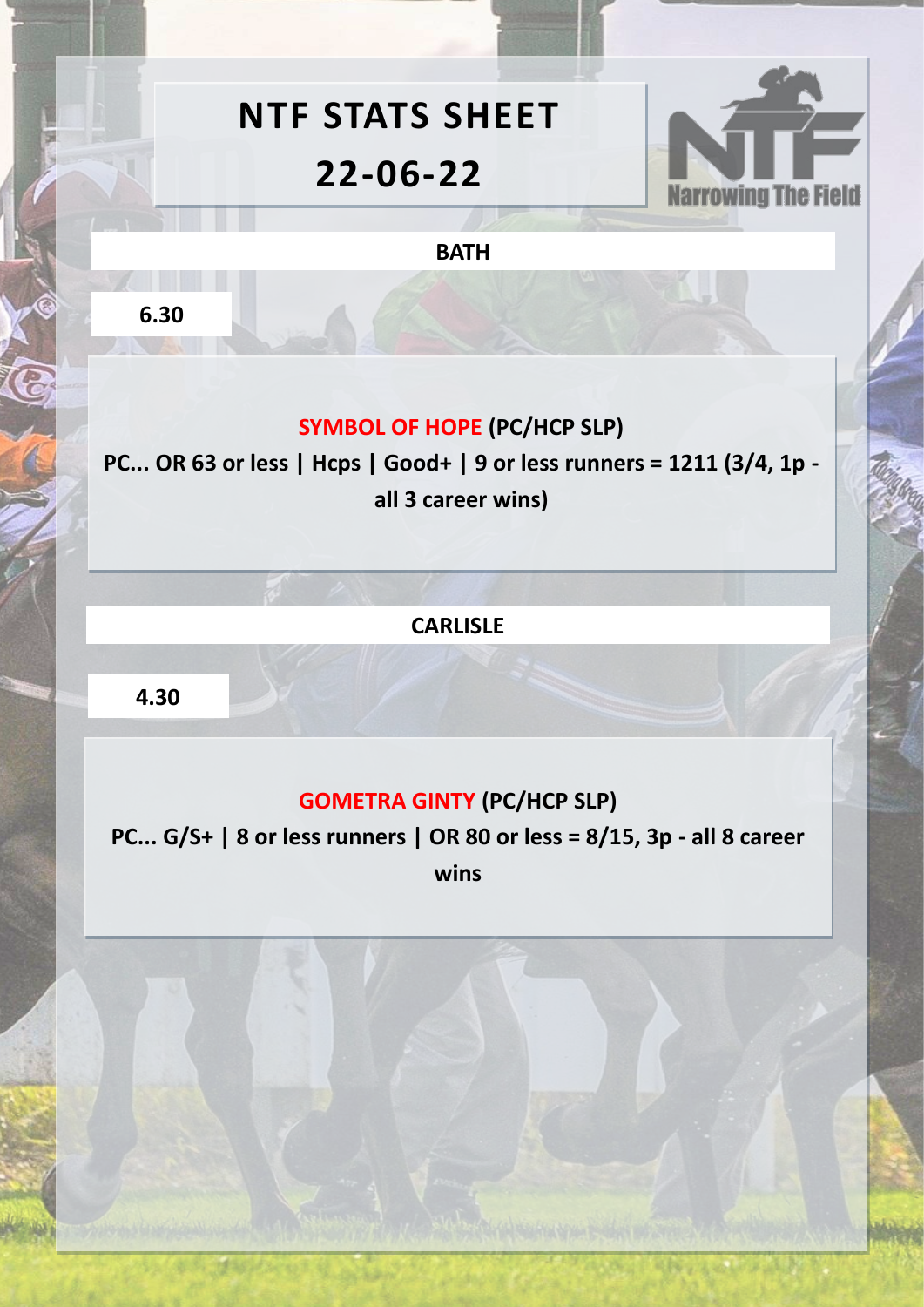**ANGLES...**

#### **Angle:** M Prescott Bath Handicappers

**Rules :** (since 2013) M Prescott | Bath C4 or less Hcps | 3yo's | Ridden by L Morris | SP Fav

**Results:** 21/29 | 72% S/R | +£10.57 BFLSP - W&P 22/29 | 76% S/R - 25% above exp

## **Qualifiers**

### **RUSHFORD (5.00 Bath)**

**Angle:** M Prescott LTO Winners

**Rules :** M Prescott | C3 or less Hcps | Male horses | WON LTO over 1m2f+

**Results:** 90/166 | 54% S/R | +£47.54 BFLSP - W&P 122/166 | 73% S/R - 15% above exp

## **Qualifiers**

**RUSHFORD (5.00 Bath)**